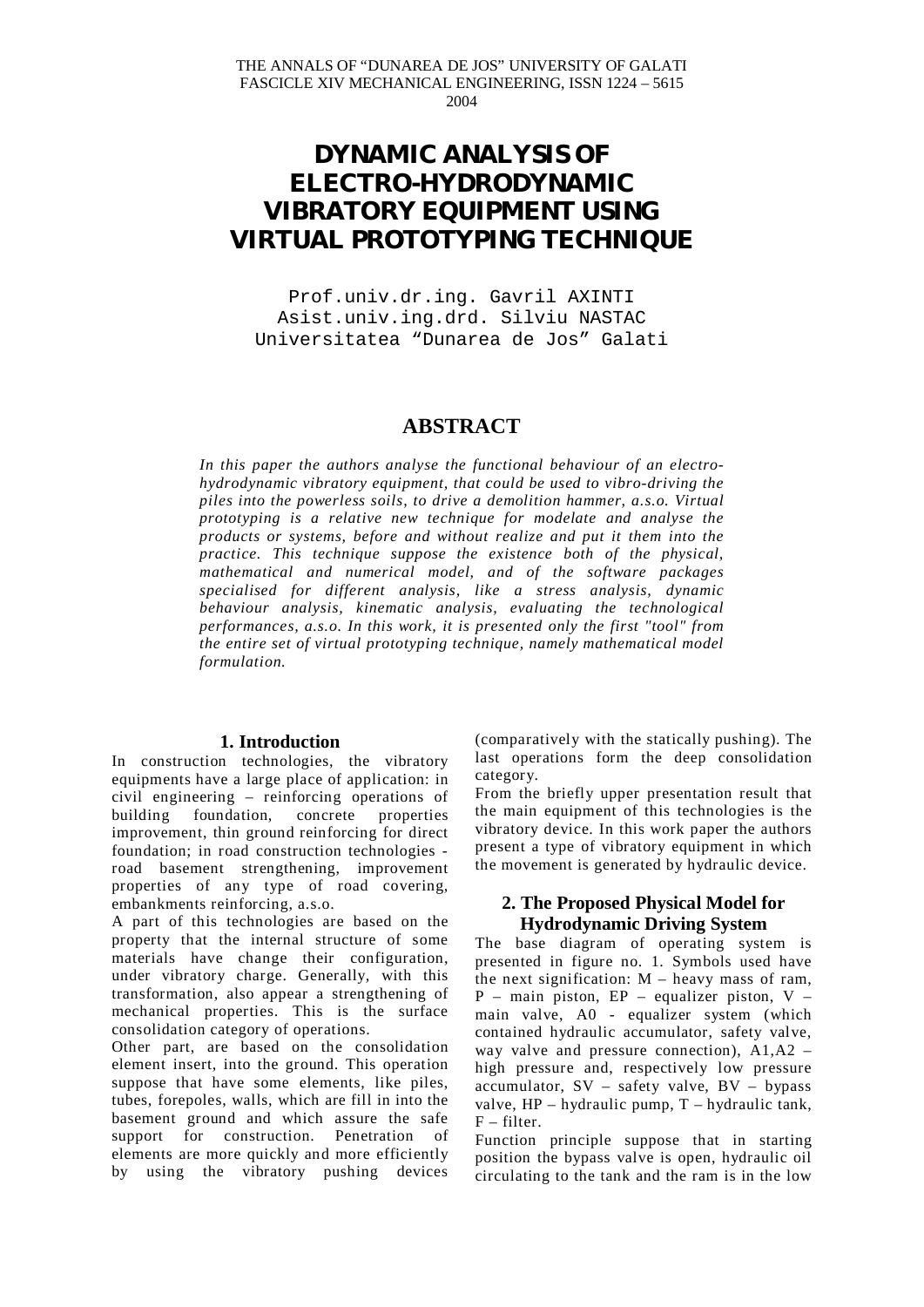position of lifting drive. By pressing startbutton the bypass valve is closed and the main valve is switched to lifting. The high pressure oil is pushing in the below chamber of main piston.

When the pre-selected stroke height (the main piston drive) is reached the main valve reverses to falling position. The ram moves down helped by his mass (free fall) and by supply oil that is switched in the above chamber of main piston.



Figure 1. Schematic diagram of hydraulic vibratory device

Therewith the supply oil, that fills the high pressure accumulator of equalizer system in climbing drive, help the falling movement of ram (in the first segment of moving, when the ram is pushing down and the movement is started).

Also, the hydraulic oil energy stored up in the high pressure accumulator help the movement to started (for both drives).

By pressing the stop-button the main valve switched to falling and the bypass valve opens.

A safety valve opens if the pressure exceeds the limit pressure of the system.

# **3. Formulation of the Mathematical Model for the System**

Writing the mathematical equations of model suppose the next few ipothesis:

- Ü on the fall moving the impact between the ram and the pile will be consider plastic type;
- Ü the main valve work very fast, the switched between the two position will be maded safety and instantaneous at the extremity of the main piston drive;
- Ü always the moving started by the low position of ram;
- Ü in this moment interest the hydraulic system modeling;

Ü hydraulic oil type is H46A and his characteristics are evaluated on  $40^{\circ}$ C temperature.

The equations of model will be written disjoint for the two strokes of the ram: lifting and falling.

Taking into account the upper ipothesis, the moving equation for the lifting drive, will be:

$$
M\frac{d^2y}{dt^2} + k_{fv}\frac{dy}{dt} + F_{ac} = pA - p_I A - Mg
$$
\n(1)

where y is the deplacement,  $k_{fv}$  - the viscous coefficient of friction, A - the aria of the piston,  $F_{ac}$  – resistant force of the hydraulic accumulator of equalizer system and g is the gravity acceleration  $(9, 81 \text{ m/s}^2)$ .

For all the hydraulic accumulators the process suppose to be isotherm, thereby the  $F_{ac}$ have the next expression:

$$
F_{ac} = A_o p_o \frac{V_o}{V_o - A_o y}
$$
 (2)

Expression of flow balance give the pressures p and  $p_1$  of the two branches of hydraulic system. It will be taking into account the ipothesis that the loss flow sum on the hydraulic circuit is null. Also, the flow of the accumulators result by isothermal law of process.

Thereby, for high pressure branch, the flow balance equation is:

$$
Q_p = A\frac{dy}{dt} + \frac{V_c}{E}\frac{dp}{dt} + V_{oI}\frac{p_{oI}}{p^2}\frac{dp}{dt}
$$
 (3)

where  $Q_p$  is the pump flow, first term give the flow into the main piston, second term give the flow in the hydraulic circuit and the third result form the flow into the high pressure accumulator.

In the low pressure branch the flow balance equation can be write:

$$
A\frac{dy}{dt} = Q_T + Q_{A2},\tag{4}
$$

where  $Q_T$  is flow to tank and  $Q_{A2}$  is flow to low pressure accumulator. Suppose that the pressure in the tank is null, (4) equation became:

$$
A\frac{dy}{dt} = A_n R_{ret} \sqrt{p_2} + V_{o2} \frac{p_{o2}}{p_2^2} \frac{dp_2}{dt}
$$
 (5)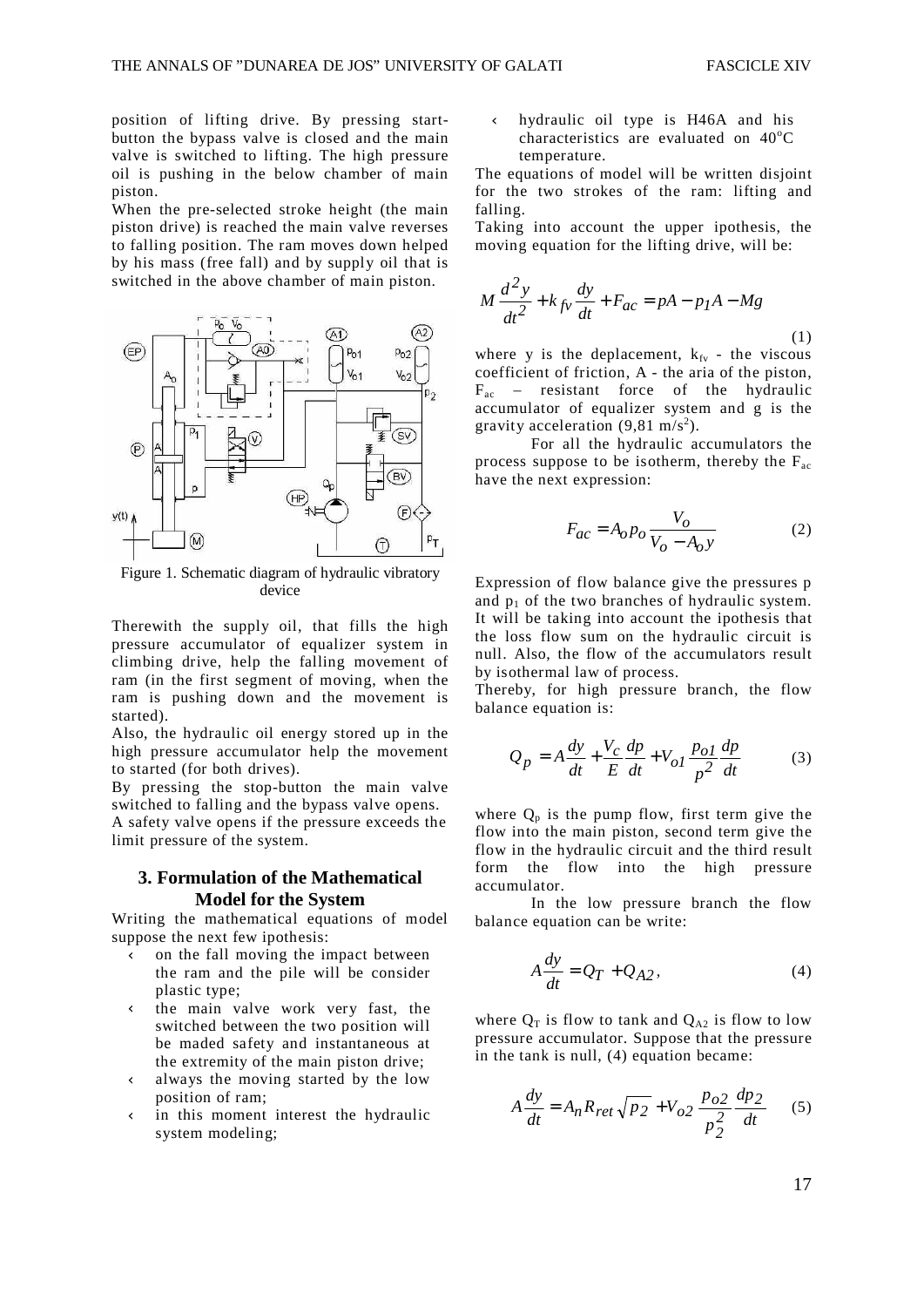in which  $R_{\text{ret}}$  is flow resistance from accumulator  $A_2$  to tank and pressure  $p_2$  is given by loss pressure equation from main piston to accumulator  $A_2$ :

$$
p_1 - p_2 = \sum \xi_{I-2} \frac{\rho}{2} \frac{A^2}{A_n^2} \left(\frac{dy}{dt}\right)^2 \quad (6)
$$

The falling stroke of system can be described in the same mode, writing the movement equation (in the same coordinate system) and the flow balances for both branches of system:

$$
M\frac{d^{2}y}{dt^{2}} + k_{fv}\frac{dy}{dt} - F_{ac} = pA - p_{I}A + Mg \quad (7)
$$

$$
Q_p = A\frac{dy}{dt} + \frac{V_c}{E}\frac{dp}{dt} - V_{oI}\frac{p_{oI}}{p^2}\frac{dp}{dt}
$$
 (8)

$$
A\frac{dy}{dt} = A_n R_{ret} \sqrt{p_2} + V_{o2} \frac{p_{o2}}{p_2^2} \frac{dp_2}{dt}
$$
 (9)

Equations (1), (3), (5), respectively (7), (8), (9), with equation (6) form the mathematical model of considered hydraulic system. It is a nonlinear system of differential equations and it will be solved using numerical methods, like: Runge Kutta 4<sup>th</sup> order method, finite differences method, a.s.o.

The authors choose the  $4<sup>th</sup>$  order Runge Kutta method and write a software using Pascal compilator for solve the model equations system and analysis the results.

#### **4. Numerical Analysis**

One of the reason for this modeling is estimating the ram velocity in the impact moment with the driven element. In this way it can be able compute the percussion energy, and thus, the energy transferred to the element, and will be able to optimizing the equipment design and technology.



Figure 2. Hydraulic device parameters temporal evolution for 2 sec. beginning at  $t_0 = 0$ 

In the Figure 2 are presented the temporal evolution for the next parametrs of the system: movement and velocity of ram, value in high pressure chamber and command evolution of main valve. These quantities was estimated for the first 2 sec. of movement. The aquired parameters values are: ram movement between 0 and 1.20 m; ram velocity between –9.43 and +3.22 m/sec; pressure between 145.72 and 300 bar. It can be seen a short transient time period, after which, the moving state of system become permanent. This presumption is valid, because for the other simulations (it was proposed a lot of time lengths, less or long) it have been obtained a permanent state for the considered parameters temporal evolutions.

# **5. The Influences of the Hydraulic Fluid About the System Behaviour**

In this tests it was used a H46A hydraulic fluid, with the mainly parameters presented in the Table 1.

|           | Table 1.                  |                             |                |  |  |  |  |
|-----------|---------------------------|-----------------------------|----------------|--|--|--|--|
| t<br>[°C] | ρ<br>[kg/m <sup>3</sup> ] | E<br>$[10^8 \text{ N/m}^2]$ | η<br>[kg/msec] |  |  |  |  |
| 0         | 908                       | 21.3                        | 0.412          |  |  |  |  |
| 10        | 900                       | 18.8                        | 0.238          |  |  |  |  |
| 20        | 893                       | 17.9                        | 0.131          |  |  |  |  |
| 30        | 886                       | 17.3                        | 0.0618         |  |  |  |  |
| 40        | 878                       | 16.9                        | 0.039          |  |  |  |  |
| 50        | 870                       | 16.6                        | 0.024          |  |  |  |  |
| 60        | 863                       | 16.5                        | 0.0178         |  |  |  |  |
| 70        | 856                       | 16.4                        | 0.0108         |  |  |  |  |
| 80        | 848                       | 16.3                        | 0.078          |  |  |  |  |

The simulation was maded for 10 sec. from the initial moment. From the analysis of the diagrams it was concluded that the influences of the hydraulic fluid parameters wasn't qualitative, but more quantitative. In the Table 2 was presented the values obtained for a temperature domain between  $0$  and  $80^{\circ}$ C.

| $v(t)$ [m/sec]<br>[bar]<br>[m]<br>y(t)<br>T<br>mın<br>max<br>mın<br>mın<br>max<br>max<br>152<br>3.04<br>400<br>1.2<br>$-8.69$<br>0<br>0 |  |  |  |  |  | Table 2. |
|-----------------------------------------------------------------------------------------------------------------------------------------|--|--|--|--|--|----------|
|                                                                                                                                         |  |  |  |  |  |          |
|                                                                                                                                         |  |  |  |  |  |          |
|                                                                                                                                         |  |  |  |  |  |          |
| $-9.24$<br>3.17<br>400<br>20<br>147<br>1.2<br>0                                                                                         |  |  |  |  |  |          |
| 3.22<br>40<br>$-9.43$<br>400<br>1.2<br>146<br>0                                                                                         |  |  |  |  |  |          |
| 3.24<br>60<br>400<br>$-9.48$<br>145<br>1.2                                                                                              |  |  |  |  |  |          |
| 3.24<br>80<br>145<br>400<br>1.2<br>$-9.50$                                                                                              |  |  |  |  |  |          |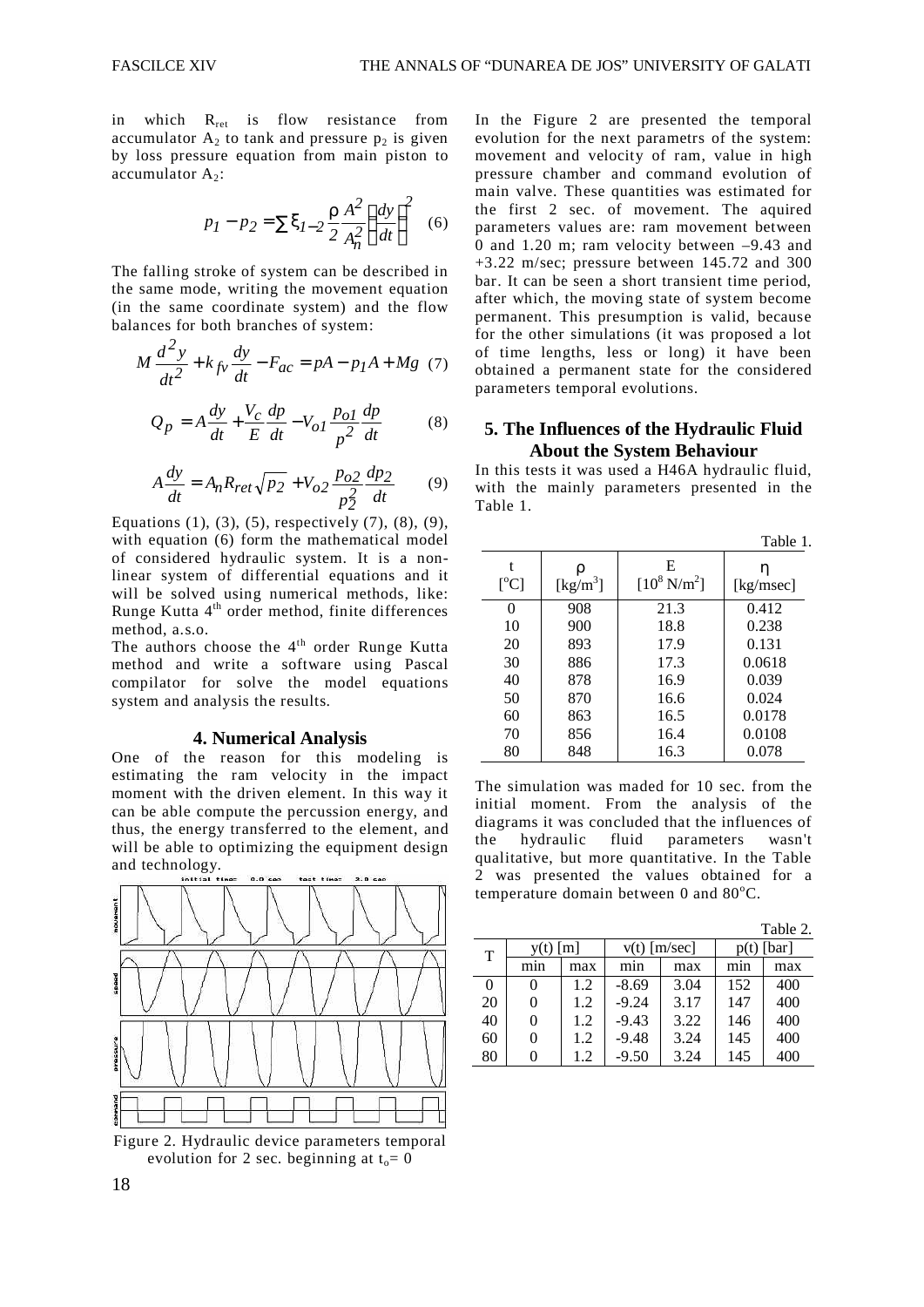

It was observed that the temperature changing suppose only a limit values of the analised parameters. Thus, at one time with growing up the temperature of the hydraulic fluid, grows up the speed too. In this sense, it was obtained o higher value for kinetical energy at the impact moment of the ram with the pilot. But, growing up of the temperature impose the increasing of the variation domain of the pressure. These remarks could be sustained with the diagrams from Figure 3 and Figure 4.



Figure 4. Pressure limits evolution as a function of the fuid temperature

# **6. The Influences of the Geometrical Parametrs About the System Behaviour**

In the case of geometrical parametrs changing, the obtained results from numerical simulation could be observed in the Figure 5, where case (a) represent the diagrams of ram deplacement and speed, pressure and command for plunger diameter of 120 mm, and case (b) represent the same signals diagrams, but for plunger diameter of 90 mm.



From the previous diagrams results that the system working with shocks (the jumps from the deplacement diagrams shows this fact). Also, results that with increasing the plunger diameter, appear a diminishing of the working frequency values of the ram. In the Figure 6 are presented the speed limits values, respectively the pressures limits, as a functions of the plunger diameter.



Figure 6. Pressure limits evolution as a function of the fuid temperature